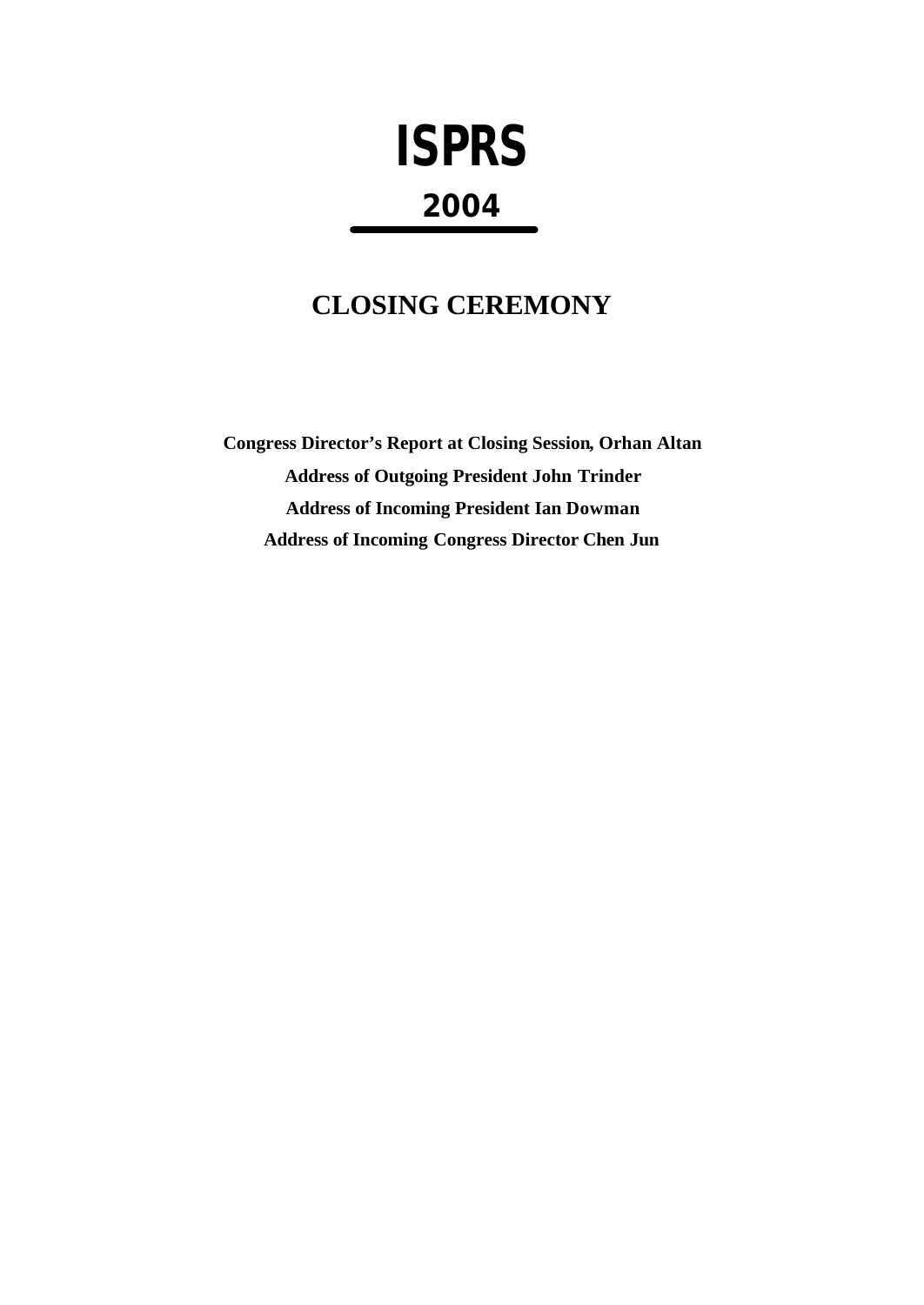# **CONGRESS DIRECTOR'S REPORT AT CLOSING SESSION, ORHAN ALTAN**

The honors and Awards bestowed by ISPRS to those who have made special contributions to the science and technology of photogrammetry, remote sensing and spatial information sciences and to individuals who have rendered service to the Society itself were presented during the Opening Ceremony, General Assemblies, Closing Ceremony and Gala Dinner.

There were in total 1914 papers submitted to the Congress. 171 papers were withdrawn by the authors, 25 authors did not send their full papers. 1718 papers were presented in the Technical Programme. The program was made up of three Plenary Sessions for nine keynote speeches; 109 oral Technical Sessions covering all of the Technical Commissions and their Working Groups together with "Theme Sessions" assigned to "specific topics related to recent developments" and "Special Sessions" involving linked international organizations and dominant issues for the future, for a total 567 scheduled oral presentations; and 58 Poster Sessions for 1151 scheduled posters.

There were 1252 full participants, 327 reduced fee participants, 122 accompanying persons, 432 free registrations, 403 day registration and 254 visitors with a total of 2536 attendees.

108 countries were represented with: 294 Turkey, 253 Germany, 254 USA, 145 China, 119 Japan, 88 Switzerland, 81 Canada, 78 Italy, 76 Dutch, 73 Persia, and others 1075.

The Proceedings were distributed to all the participants on DVD ROM and hardcopy proceedings were available during the Congress at reasonable prices.

For the first time in the history of ISPRS, youth sessions were held lasting a whole day to give the

students a chance to discuss their work without being intimidated by the presence of experts. On Saturday, 17 July 2004, oral and poster sessions were organized by the young attendees covering the topics of photogrammetry, visualization and animation, remote sensing, geographic information systems and spatial data management. On 18 July 2004 an orienteering competition was scheduled to learn Istanbul's historical places by means of GPS.

The meetings held during the Congress can be summarized thus:

There were four General Assemblies, Joint Board Meetings, Open Business Meetings of all Technical Commissions, ISPRS-Recordim Roundtable Meeting, CIPA Board Meeting, Publication Meeting, ISPRS Foundation Board of Trustees Meeting, CATCON Competition, and a meeting of the Joint Board of the Geospatial Information Societies.

The Exhibition held during the second week of the Congress attracted 75 companies and was inaugurated by President John Trinder and Congress Director, Orhan Altan on  $19<sup>th</sup>$  July. Following the Opening, a sumptuous cocktail party was held within the exhibition area drawing all the Congress attendants to the Exhibition Center which was adjacent to the Convention Centre. This building, called the Rumeli Hall, is really impressive with a total of 7000 sqm of exhibition space covering two floors. The Poster area was also moved to the lower floor of the Exhibition Hall in the second week of the Congress providing more space for the posters. The exhibition allowed the commercial companies and societies associated with the activities of ISPRS to present their latest developments**.** 

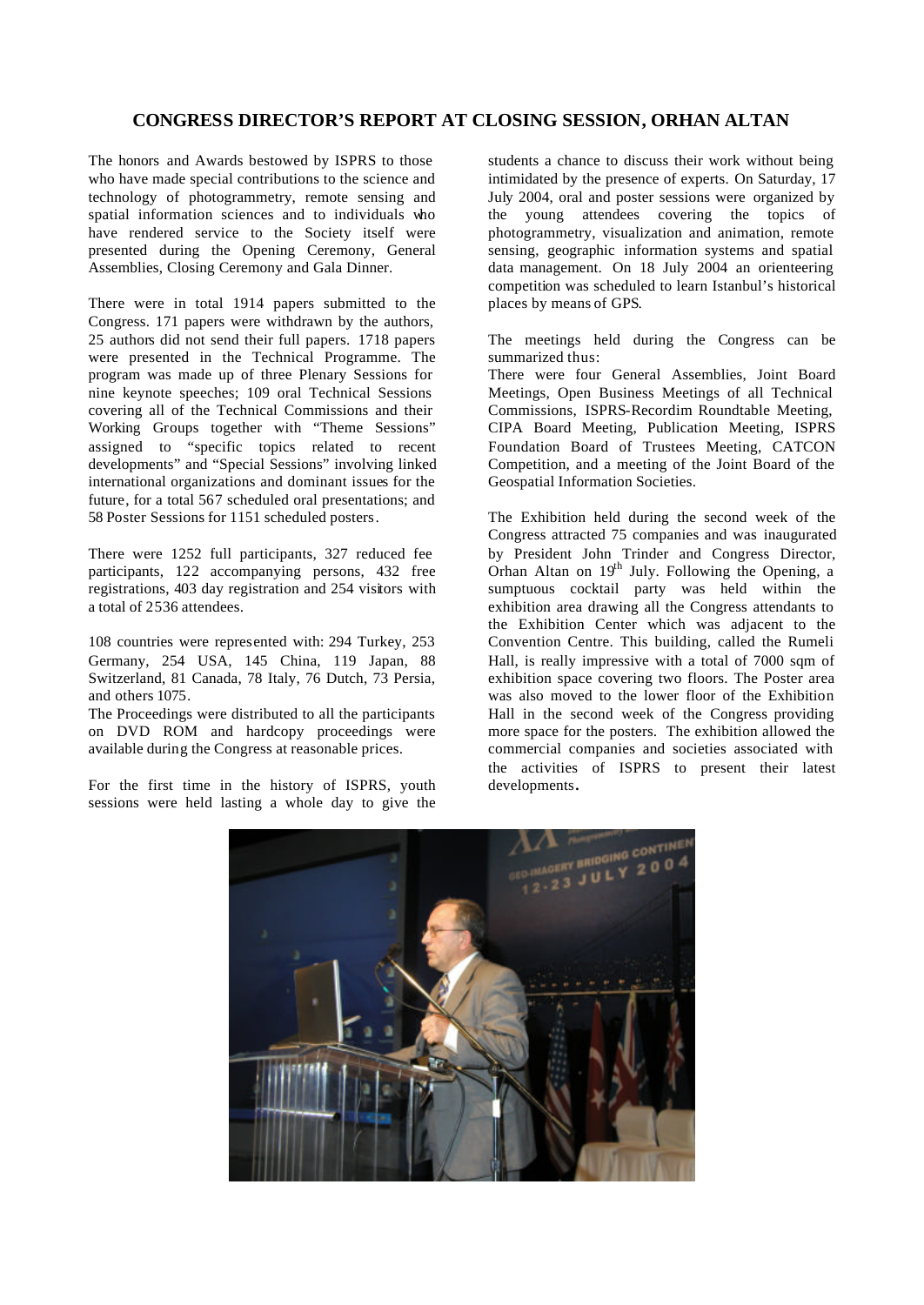# **ADDRESS OF OUTGOING PRESIDENT JOHN TRINDER**

#### Ladies and gentlemen

The ISPRS Congress brings together colleagues from all over the world to meet, learn about and discuss the new developments with which ISPRS is involved. It seems only a short time since we met at the opening session 10 days ago, when we had the inspiring video summarizing the areas and achievements of members in ISPRS, together with an excellent cultural display. Sadly the time has come once again for us to depart and head for home to resume our normal activities. For nearly 2 weeks we have been all engrossed in the activities of the Congress, which has been full and all consuming. In a way the Congress becomes a way of life for a short period and ending this experience will be sad for many. Of course, all good things must come to an end, as this great Congress must.

You have already heard of the recent developments in the sciences and technologies of the Society, the resolutions and the decisions made by the General Assembly. I believe I am correct when I say that this Congress has been a resounding success. This success is due to the fact that it involves people from many of the more than 100 member countries with diverse interests, all of them contributing in their own.

The plenary and technical sessions have been well attended with many high quality papers. The commercial exhibit was excellent, while the social functions have been very enjoyable, enabling the attendees to relax after the hard days work. The Gala Dinner was outstanding. You will have your own impressions to take back to your countries and I am sure that they will be good.

I think that we can conclude that the scientific work of the Commissions has flourished. I believe a great deal of this success can be attributed to the Technical Commission Presidents and the WG Chairs, Co-Chairs and Secretaries. For their contributions to the scientific program of the Congress, as well as their excellent summaries presented at this session, they should be heartily congratulated. I have already acknowledged the work of the Commission Presidents with a gift.

I wish to acknowledge the enormous contributions made by the Council. Secretary General, Ian Dowman, has done an outstanding job in maintaining the headquarters of the Society and continuing correspondence. It is a never-ending task. Lawrence Fritz was the major initiator of the ISPRS Foundation. He will leave the Council after 16 years and his receiving honorary membership is a rare privilege that he richly deserves. I am sure that the incoming Council will miss his attention to detail. Gerard Begni has excellent contacts in the remote sensing community and also the Francophone world, especially in Africa and hence has made a significant contribution to ISPRS in an area that the rest of Council was not able to

satisfy. Ammatzia Peled has been a very dedicated Treasurer. He has ensured that many outstanding subscription fees from Members have been collected and also sought the best location for the investment of ISPRS funds. He has brought new ideas to investments for ISPRS. Orhan Altan has done an outstanding job in organizing the Congress. The contributions of Orhan and his dedicated team have meant that we have had a really outstanding Congress. I would like to express my deep appreciation to Orhan and his totally dedicated team for their wonderful efforts. I am sure we will remember the Istanbul Congress for many years.

As the Society enters this new quadrennium, I believe that it is well placed to develop further. The technologies that we have seen revealed at this Congress augur well for an interesting and productive period ahead. While there is always room for improvement, I believe that the Society is in excellent shape. The newly defined Technical Commissions will have more focused terms of reference for their activities, and their Working Groups should look forward to attracting more people to work with them. The financial position and legal status of the Society are both very secure. The ISPRS Foundation will enable the Society to more effectively perform its philanthropic aims in assisting deserving individuals to develop better skills to work in the areas of ISPRS.

I wish Chen Jun and his colleagues in Beijing well in organizing the next Congress. I look forward to working with the new Council as we try to continue to develop the Society. I know Ian has an enthusiastic team and I am confident that the Society will prosper.

For the future, I encourage Members from all over the world to work with the Society. With the help of all of us it will continue to prosper.

It has indeed been a privilege and an honor for me to have served as your President for 4 years. I have visited many new places around the world, learned about new cultures, enjoyed food and drink at these places and been honored to meet many famous people. More importantly, I have been most impressed with the developments that are occurring around the world in the sciences covered by ISPRS. It has been an exciting and invigorating experience. I am truly grateful for the honor of being President over the past 4 years.

It is now my pleasure to hand over the reins to such a competent person as Ian Dowman, my friend and colleague. He has gained a great deal of experience from the past 4 years that will hold him in good stead for the position of President. I am sure that he will also find being the Presidency of such a respected society very rewarding. I wish him and his wife Jan well, as they undertake this new task. It is my pleasure to transfer the President's chain to Ian. In fact the chain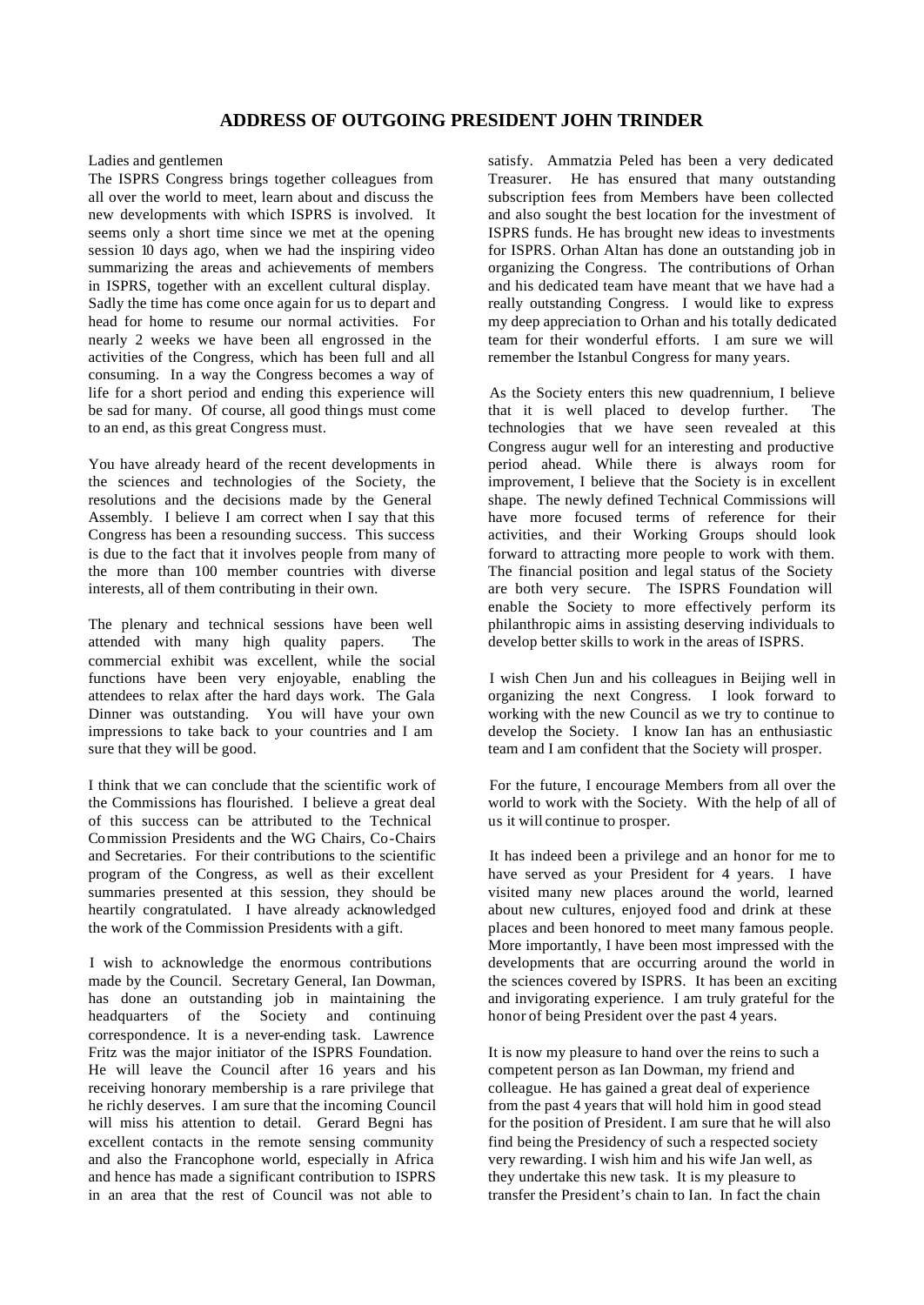will go home to the UK for first time since it was presented to ISP by the UK Society in 1964.

Thank you everyone A safe trip home and I wish the Society the very best for the forthcoming 4 years. I look forwa rd to resume the friendships of this Congress at the next one in Beijing in 2008.



**Presentation of Chain of Office**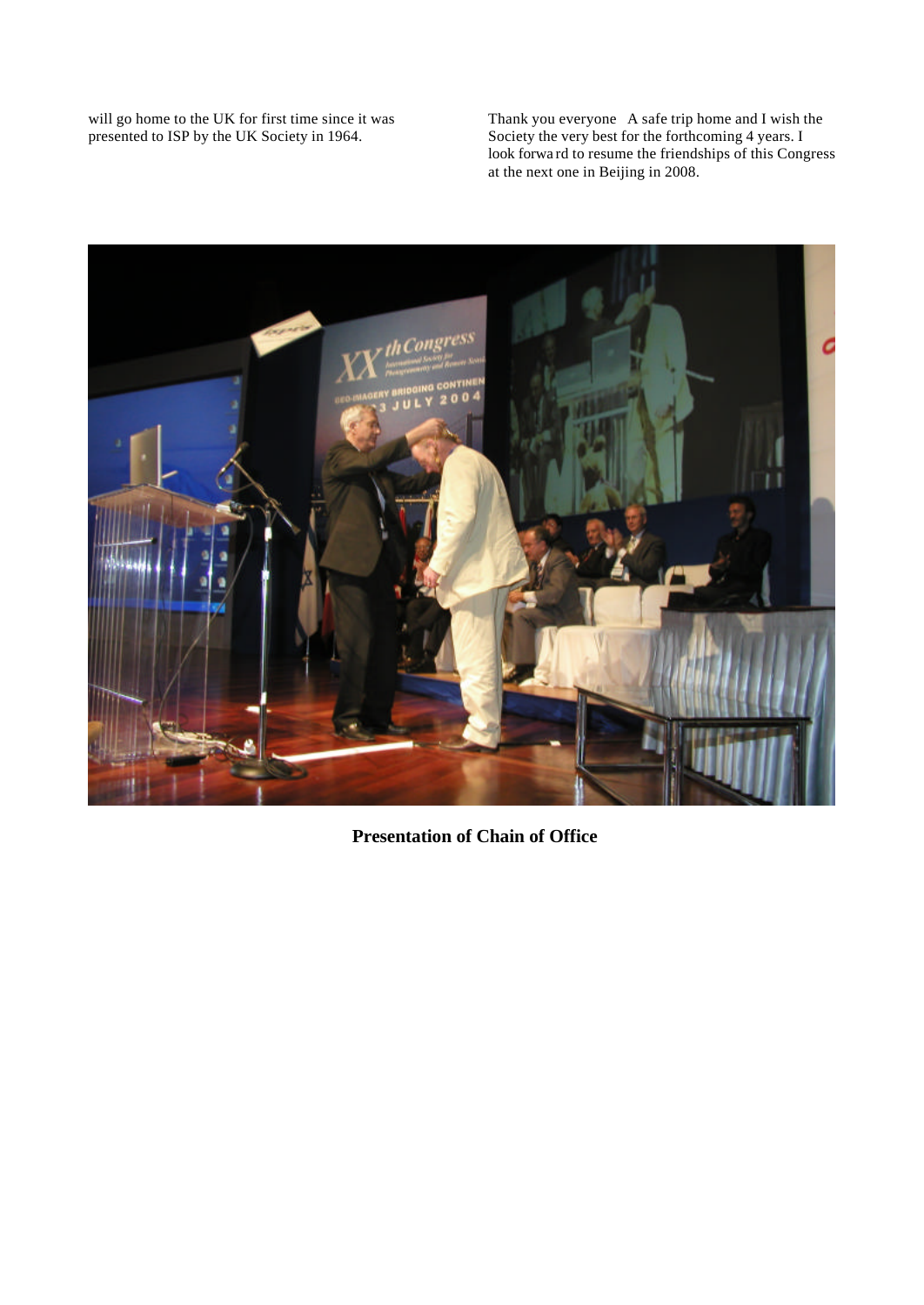### **ADDRESS OF INCOMING PRESIDENT IAN DOWMAN**

Speech by Incoming President, Ian Dowman

Members of Council, Technical Commission Presidents, Ladies and Gentlemen

I am deeply honored that the General Assembly has entrusted me with the role of President of our Society for the next four years. I thank them for their confidence and look forward to upholding the tradition set by previous presidents. The Society would not be in the position that it is in today were it not for the dedication and foresight of previous presidents. I feel very privileged to be following in the footsteps of my predecessors such as Doyle, Konecny, Torlegard, Murai, Fritz and Trinder.

On a personal note I cannot let this occasion pass without commenting on this chain of office. The chain was presented to the ISP, as it was then, by the Royal Institution of Chartered Surveyors and Photogrammetric Society during the  $10<sup>th</sup>$  ISPRS Congress in Lisbon in 1964. I feel very privileged that I should be the first person from the UK to wear this chain. The previous, and only, president from UK was General R Llywellyn Brown, who was Director General of Ordnance Survey, from 1956 – 1960.

My first and perhaps most important duty is to thank the outgoing Council for the experience of the past four years. I believe that ISPRS has made enormous progress in recent years and this has been largely due to the dedication and hard work of Council. John Trinder and Larry Fritz have been on Council for a combined total of 32 years, and their experience has leadership has been outstanding. The setting up of the ISPRS Foundation, the ISPRS Strategic Plan and Registration of ISPRS have been only some of their achievements. I will not dwell on the activities of the past four years as they have been rehearsed several times already, but I must say that this would not have been possible without John and Larry, supported by the rest of Council. Treasurer Ammatzia Peled has done much more than manage our accounts; he has chased members for their subscriptions and directed the financial policy of the Society with a sure and steady hand. His contributions to Council meetings are always direct and often idiosyncratic. Gerard Begni has contributed his wisdom and experience, particularly of working with developing regions, and in the francophone countries. I do not need to repeat the outstanding work done by Orhan Altan, our Congress Director, as the fruits of his efforts are here for all to see, and I will return to this later. But Orhan has not only been Congress Director, in all his work on Council he has seen 'bridging continents' as a priority.

I would also like personally to thank the Technical Commission Presidents for their work. This has been a particularly strong group, all experts in their field who have initiated an excellent program of work. The next four years promises to be equally challenging, and I am confident that the new Council and TCPs will be equal to the task, and that we will have a very successful and rewarding four years. We have a balance on Council and the TCPs, with 4 continents being represented, although we still have gaps in representation from Africa and South America. But once again remote sensing is not well represented and, as John Trinder has mentioned already, we have no women. The new commission structure has ensured that we have a good balance between the different areas covered by ISPRS.

My objectives in the next four years will be to consolidate the science program of the society, expand the international role of ISPRS and develop education and outreach particularly in Africa and South America, hopefully with assistance from the Foundation. We must harness the expertise within our society in order to help solve global problems, particularly those related to the environment.

 I believe that the scientific activities of ISPRS are in very good shape, the papers and activities at this Congress demonstrate the high quality and the breadth of activity. The structure of the Technical Commissions has been reviewed during the past 4 years and this has resulted in new terms of reference which will be used by the new TCPs. Council intends to closely monitor the setting up and operation of the working groups and to work to avoid duplication of effort and of meetings, and, by presenting a planned program, to make meetings more attractive to the whole photogrammetry, remote sensing and spatial information science community. We also plan to make ISPRS responsive to new developments and encourage the establishment of working groups at any time to meet specific requirements. For example external initiatives like the International Polar Year or the ICSU health and wellbeing initiative, or to fulfill the need to encourage activity in a particular region, and to respond to new scientific developments.

It is generally agreed that ISPRS needs to represent remote sensing more effectively. The establishment of a new Commission will help this but we must be seen to cover remote sensing. Our activities through the UN Office of Outer Space Affairs and the Committee on Peaceful Use of Outer Space (COPUOS) and through CEOS, are primarily concerned with Earth observation, and these organizations see ISPRS as representing remote sensing. We need to consolidate this by ensuring that the International Committee on Remote Sensing of the Environment (ICORSE), and the Symposium which they organize is fully recognized as an ISPRS activity; and by attracting more members who represent remote sensing either nationally (Associate Members) or regionally. I am hopeful that TCPs will plan their activities to link with regional requirements and interact with each other to promote this. Council also needs to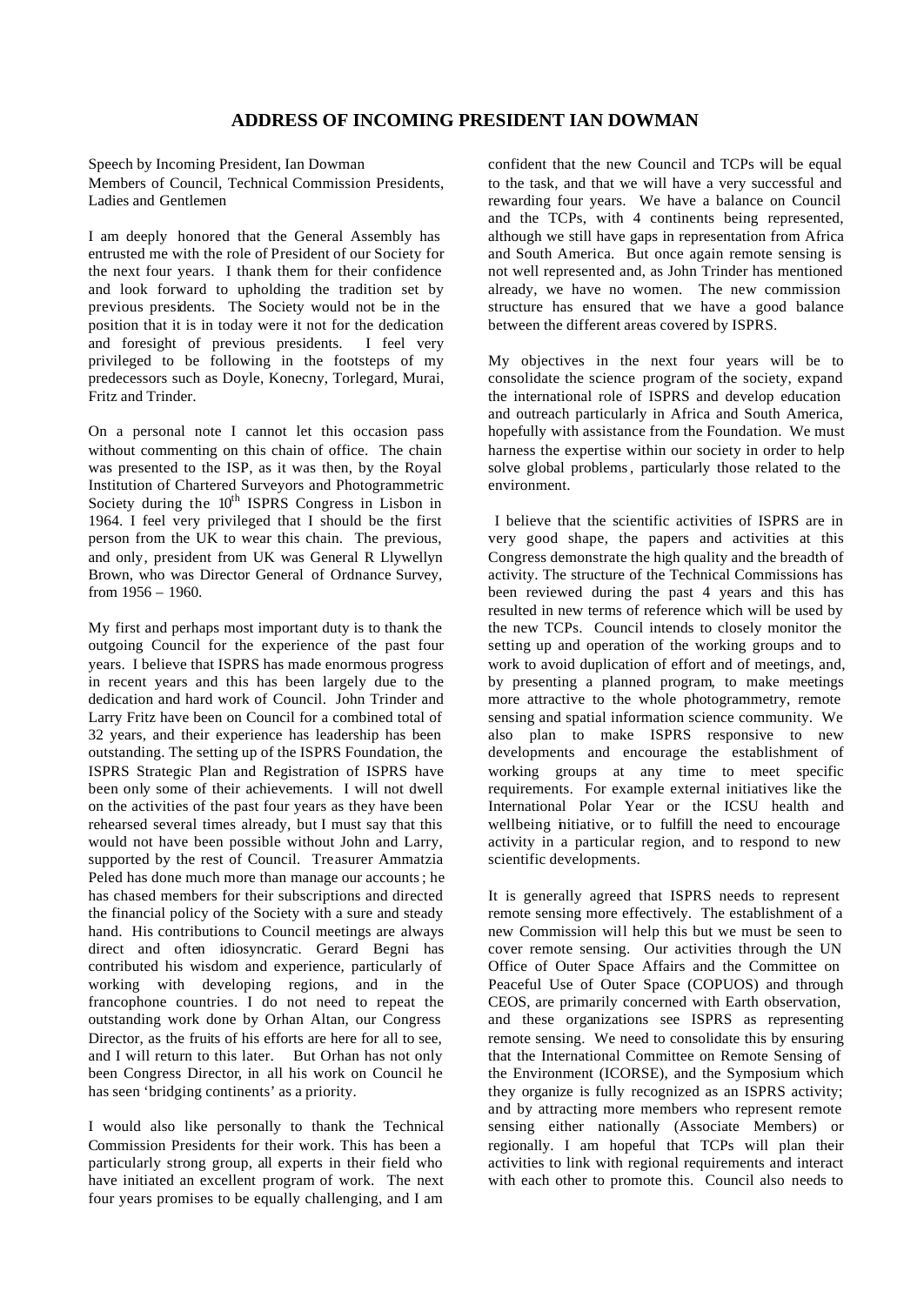consider carefully its links with the computer vision, pattern recognition and cultural heritage communities.

Clearly a major role of an International Society is to represent its members on the International scene and the efforts of previous Councils to gain ISPRS representation onto COPUOS, ICSU (The International Council for Science) and CEOS has undoubtedly raised the profile of ISPRS. We also have relations with many other international bodies. If we decide that we wish to have an active relationship, we must make this effective and have mechanisms to respond quickly to new initiatives and we must be prepared to resource individuals to take part. The organizations in which we are active participants must be carefully selected but we must commit to being active in them.

Another major activity of an international society is education and outreach. The current activities include involvement in the educational activities of the United Nations and CEOS. Technical Commission VI ran a workshop in Africa in 2001 and Council has supported the European student network and the Youth program at the Congress. We must do more in this area and Council will make every effort through the Commissions, the Foundation, and our international liaisons to make the work of the Society accessible to people in developing countries.

In summary, I will be asking Council and the TCPs to work towards the following goals during the next four years.

• Sustain and develop the scientific program based on international excellence in research and in collaboration with other international scientific unions;

• Expand the international role of ISPRS by building on our existing links and developing a presence in developing countries;

• Continue the role of ISPRS in education and technology transfer in collaboration with international partners;

• Develop the Foundation and attract \$500 000 of funds by 2008.

All of this is altruistic, as well as for the benefit of our members. ISPRS must play its part in tackling global problems which might range from climate change to

food security, and embrace the problems of living in mega cities and the need for data to implement effective homeland security.

No organization can afford to stand still, we must grow and adapt in response to changing conditions and changing attitudes. As scientists we form conclusions based on evidence from our research. In the Society we must adjust our policies in line with external conditions and the wishes of the majority of the membership, whilst still maintaining our professional integrity. I am confident that Council will follow this approach.

Before concluding I have the responsibility of thank in the Congress Director and his team for organizing this Conference. In 2000 he promised a memorable Congress on Geoinformation Bridging Continents. He has certainly fulfilled this promise. We have excellent facilities here at the Congress Centre, and unsurpassed technical program, outstanding organization by Magister and the Congress team and if this is not enough we have a perfect environment for the Congress and have had the opportunity to explore this to the full through the social program. We have cruised the Bosphorous, had fun in Kumkapi and had a fabulous experience at the Dolmabahçe Palace. All this has been enjoyed by participants from all continents, truly bridging the divide between people and nations. Orhan. You have kept your promise and we cannot thank you enough.

However this is not the end of the story because behind every good Congress Director is a strong support team. All of Council very much appreciate the support which Orhan's wife Melike has give him, through difficult and not so difficult times. But all of you will appreciate the support given by the Congress Team. Orhan has thanked them and I am will not repeat the names of all individuals: except for one. I would like to thank very sincerely Sevil Zorlu who has supported Orhan in the organization and running of the Congress.

Finally I thank you all for making this Congress memorable and successful and urge you to return to your home countries and maintain the momentum achieved here in Istanbul. I hope that you will follow the Silk Road to Beijing, and I look forward to seeing you, and many others, in China in 2008.